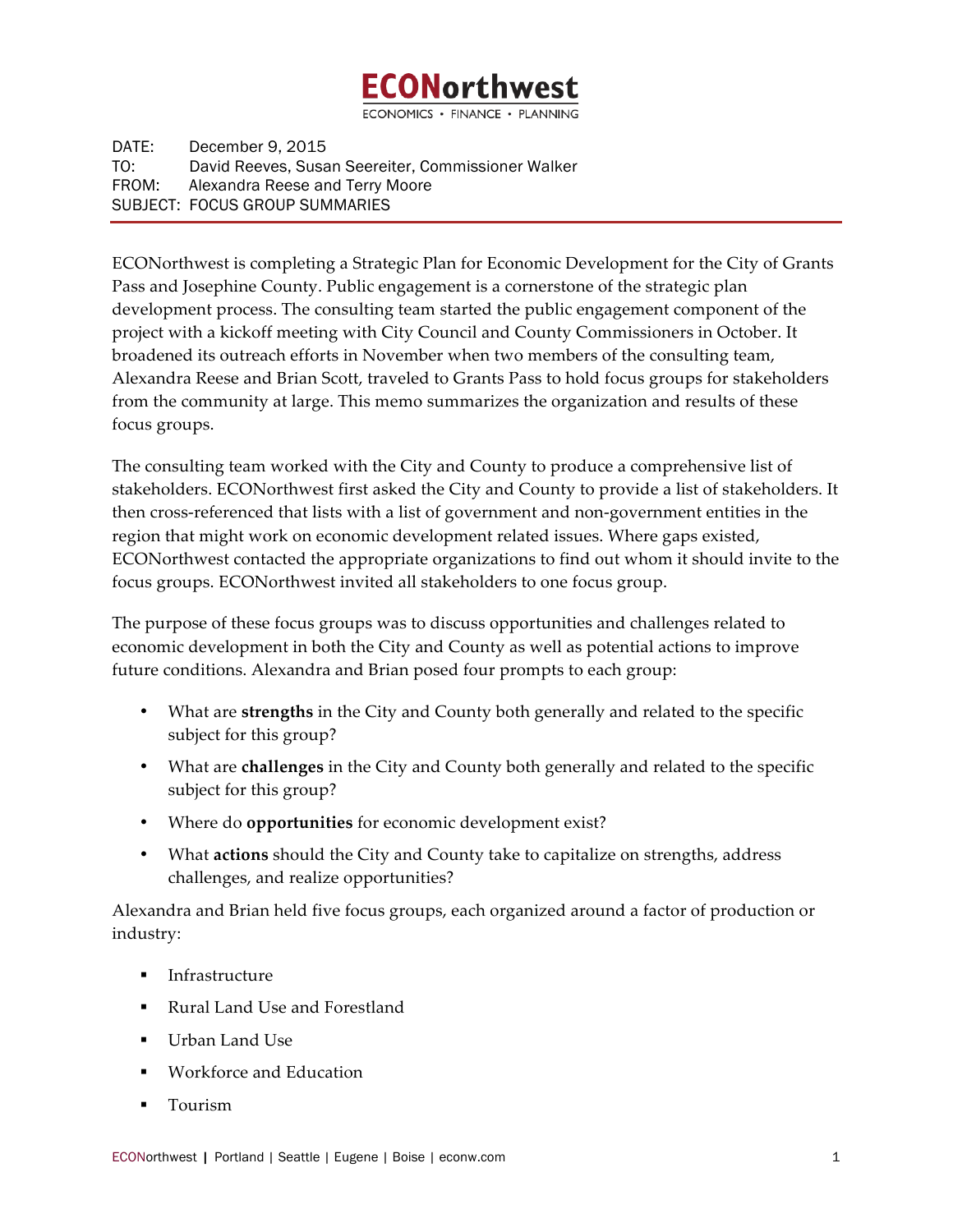Key findings across the five focus groups include:

# **Strengths**

- The City and County both benefit from low taxes, a high quality natural environment, ample recreation opportunities, and a low cost of living, all of which contribute to a high quality of life.
- § There is a thriving small business community and spirit of entrepreneurship.
- The tourism industry is strong.
- The K-12 and higher education school systems are strong.

# **Challenges**

- The negative perception of public safety in the area challenges business attraction and retention efforts.
- The City has a lack of shovel ready industrial land, due to inadequate infrastructure.
- The City and County face challenges attracting and keeping a skilled workforce, despite positive perceptions of quality of education (K-12 and Rogue Community College).
- There is a lack of trust within the community for each other and government.
- There is an urban-rural divide within the community.
- There is a high homeless population.
- The population is aging.

# **Opportunities and Actions**

- Invest in public safety to improve quality of life and business attraction and retention.
- Determine ways to build and maintain adequate infrastructure.
- Support the development of a vibrant downtown Grants Pass.
- § Further investigate tourism, cannabis, food and beverage production, and forest management as potential target industries.
- Develop a strong City/County partnership through plan implementation.

The following sections provide verbatim responses to the four prompts posed in each group.

# 1 Infrastructure

# **Strengths**

- Climate
- Roads and bridges have capacity in both the city and county
- Water/wastewater capacity is pretty well-placed, with a few areas that pose challenges
- Two airports in County have capacity and growth potential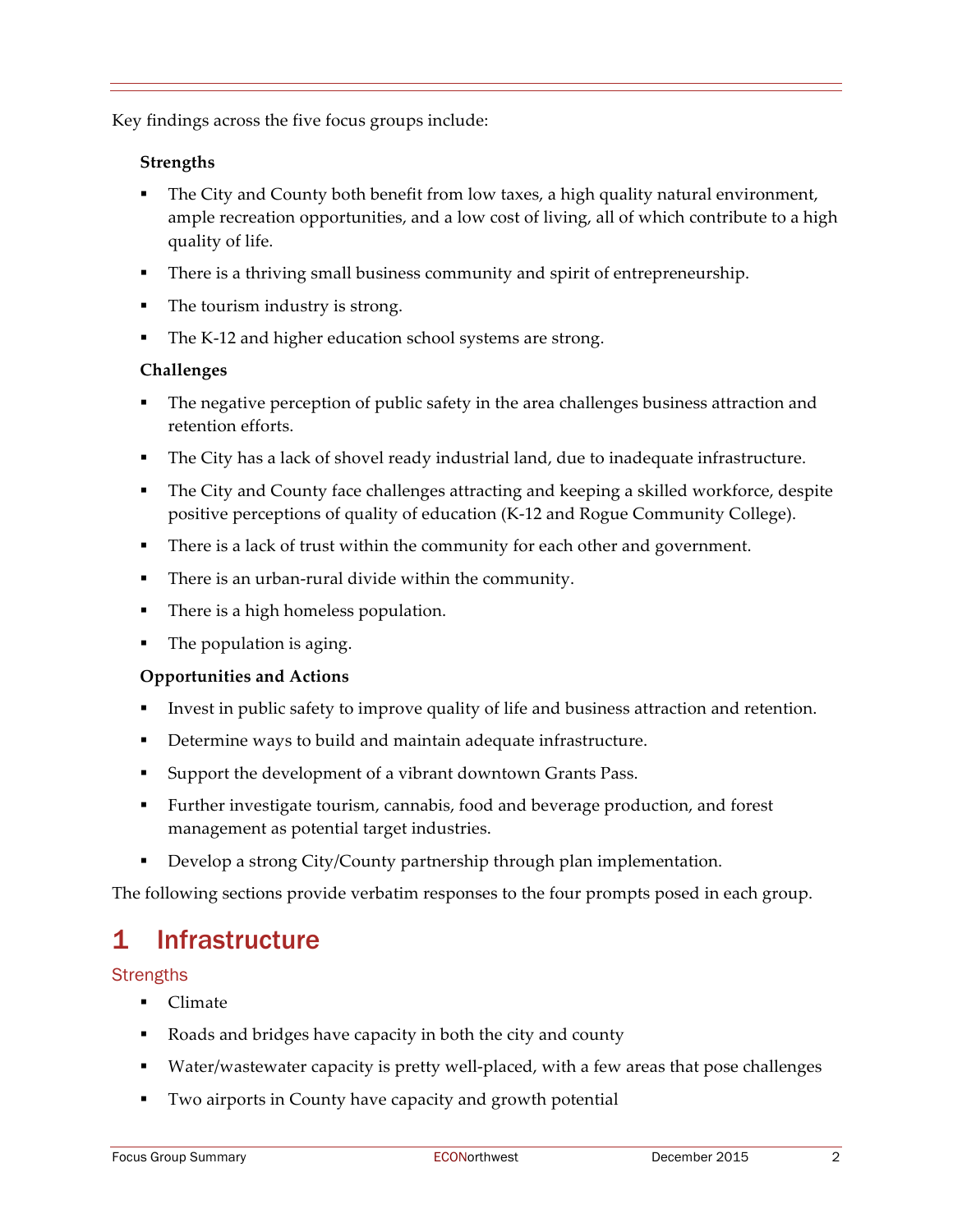- § The topography (river and mountains) creates a constraint on growth (pro and con)
- Marijuana legalization is an opportunity with land with water writes currently leased at \$5,000 per acre per month
- Community College provides both general education and technical training

# **Challenges**

- § Financing
	- o Paying for needed improvements
	- o Getting the votes to support capital improvements
- Lack of law enforcement and jail funding
	- o Insufficient staff
- § Airport depending on federal funding for capital improvements (rely primarily on FAA and to a lesser extent the State)
- § Some infrastructure are aging, notably roads, streets, and pipes
- § The topography (river and mountains) is a constraint on growth (pro and con)
- Proposed urban expansion has caused tension
	- o Occurs at the detriment of farmland and rural areas
	- o Some fear the City and County will lose their charm
- § There is a vocal minority of negative people
- § Finding and retaining qualified employees is a challenge
- § Community College is limited on staffing
- Staffing in the County is thin
- Different urban/rural appetites for taxes, services, and policies
- There is a lack of trust and a fear of government
- Perception of safety
- § Commissioners have not wanted to work with SOREDI in the past
- § Brain drain

# **Opportunities**

- New cannabis industry
- Climate and geography are an opportunity to draw people who want a high quality of life
- § There are federal and state grant opportunities available to support airport development that the government could access
	- o Example: Connect Oregon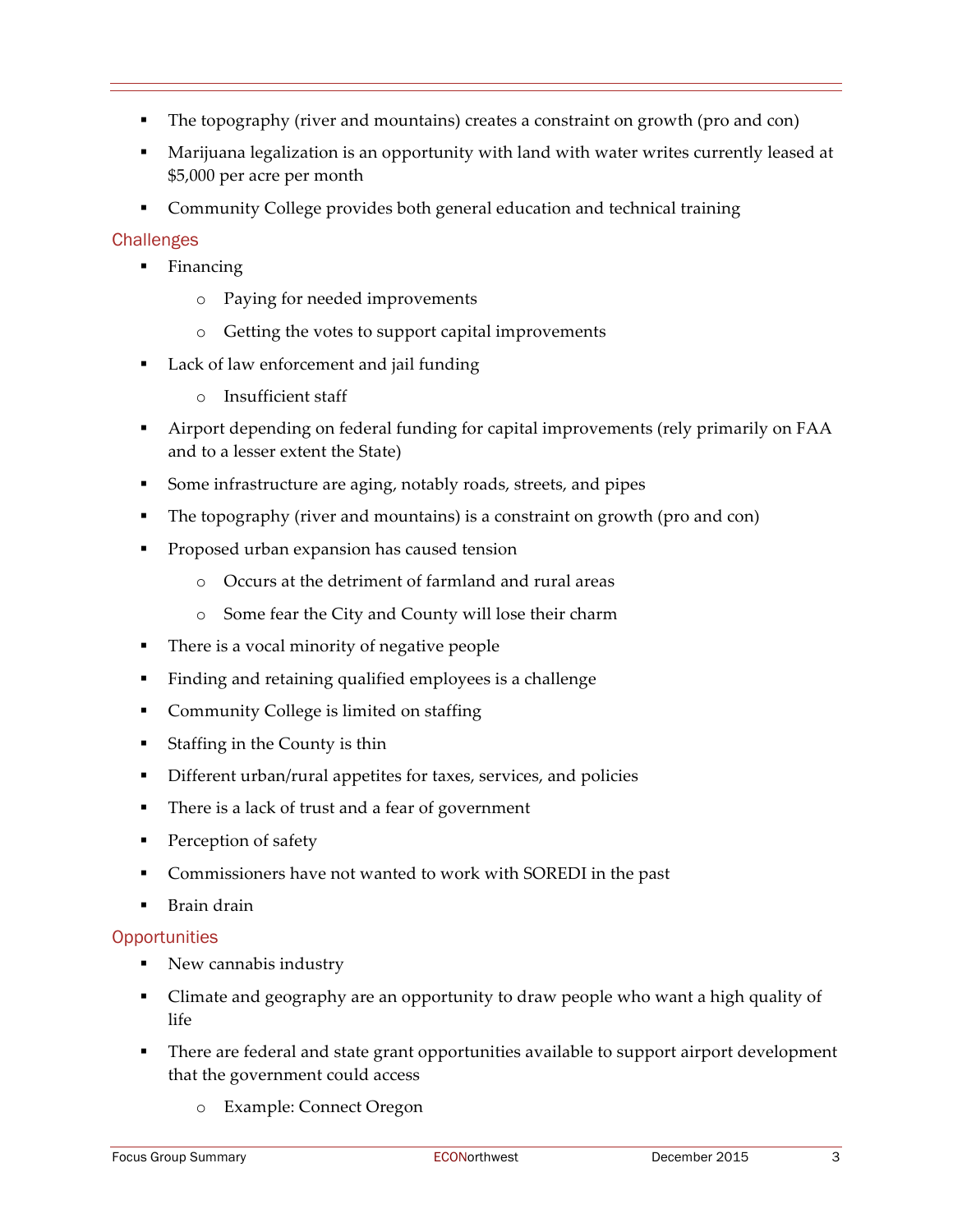- The committee for public art is working to make arts and culture a draw for people to visit Grants Pass
- There are several industrial areas that do not have water/sewer service that they cannot afford to serve. Build it and they will come?
- The cost of living in Grants Pass is inexpensive

# City/County Actions

- Hire more grant writers
- § Connect Oregon grants can be used as match money for Federal grants
- § Spend \$\$ to educate community on the benefits of infrastructure projects to the community
- Focus on more joint City-County actions and coordination
	- o The staff seem to work well together
- Keep master plan updated and focus on implementation
- Focus attention on infrastructure moving north (Merlin), so to accommodate growth
- Tell success stories about infrastructure projects that have worked
- Focus on 30,000 feet/ big picture and delegate tasks; do not micromanage

# 2 Rural Land Use and Forestland

#### **Strengths**

- § Timber and natural resources
- Natural environment and high quality of life
- Low property tax rate can attract businesses and residents
- Large number of forestry contractors (resource development)
- § Wine industry
- § Strong recreation industry

- Limited education and skills
- The Federal government owns 70% of county land, so local land use activities and revenues depend on federal policy
- Aging labor force in trade industries (logging, plumbing)
- Low tax rates and incentives make it hard to provide services
	- o Example: difficult to fund parks
- The perception of County in other parts of the State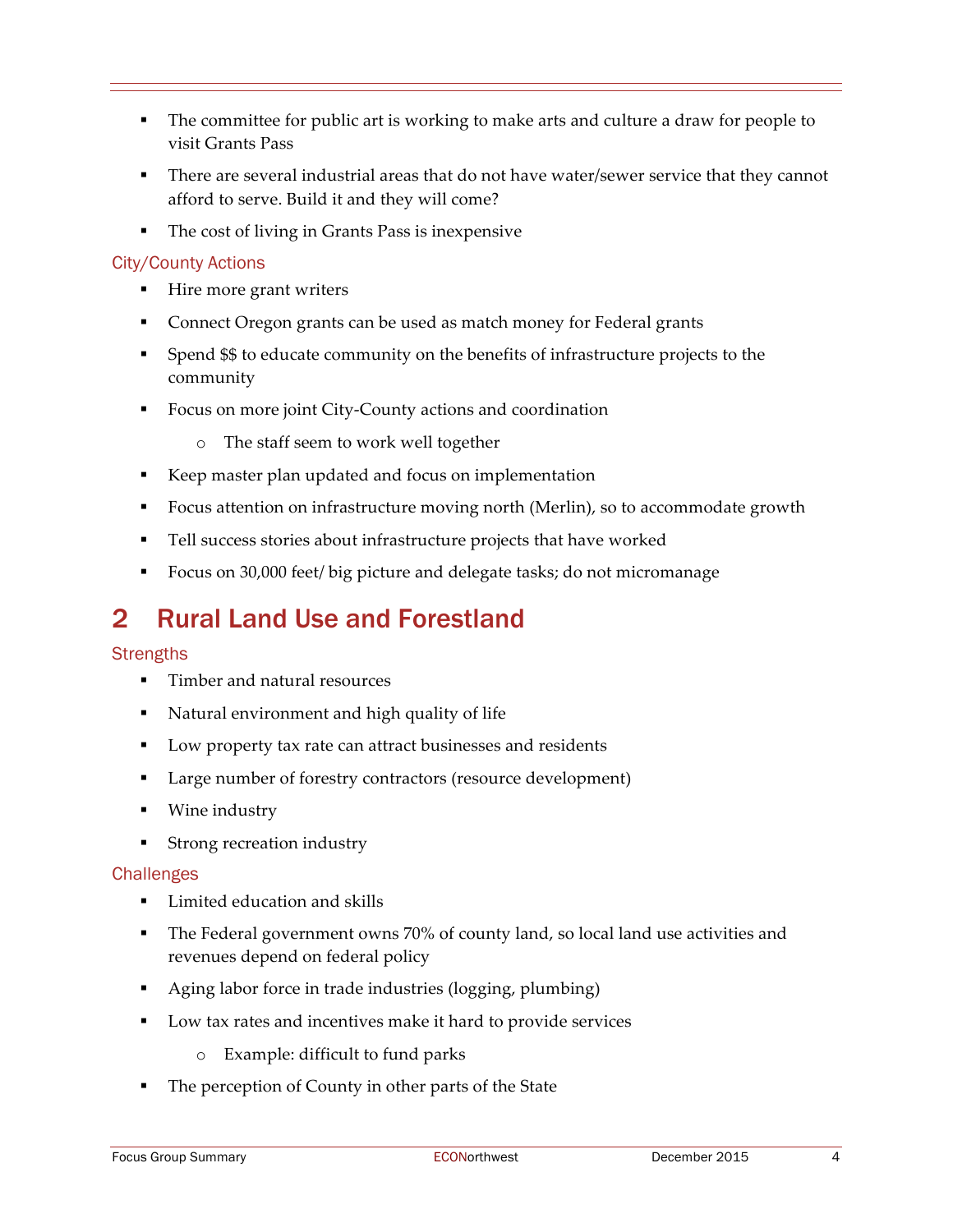- Lack of law enforcement, jails
- § Lack of appropriate fire infrastructure
- High homeless population
- High drug use
- Entitlement mentality
- § High number of seasonal jobs
- **•** Tension between supporting growth and maintaining the small town mentality
- Housing is not affordable
- § No process in place to support interested businesses in site location/improvement decisions outside of SOREDI
- Lack of community trust of each other and the government
	- o Very vocal number of anti-government individuals
- Big disconnect between City and County communities

#### **Opportunities**

- Strong base of existing companies
- Cannabis industry
	- o High wage jobs: trimmers pay \$200 a day
- Medical industry
- More incentives
- Exploit North Valley industrial land opportunities
	- o Area is growing: Dutch Bros, Kraus
- § Vacant supermarkets (market of choice, Hagan's) are prime for redevelopment
- Tourism industry
- § Publicize the enterprise zone, which is currently not well used
- § Strengthen partnerships with SOREDI
- § Non-profit development of affordable housing
- § Aging population presents a potential new market for senior housing

#### Actions

- Develop a task force for business incentives
- Focus RCC on local economy and business ties (a lot of RCC programs and grads are in Medford)
- Ensure regulations and infrastructure investments support development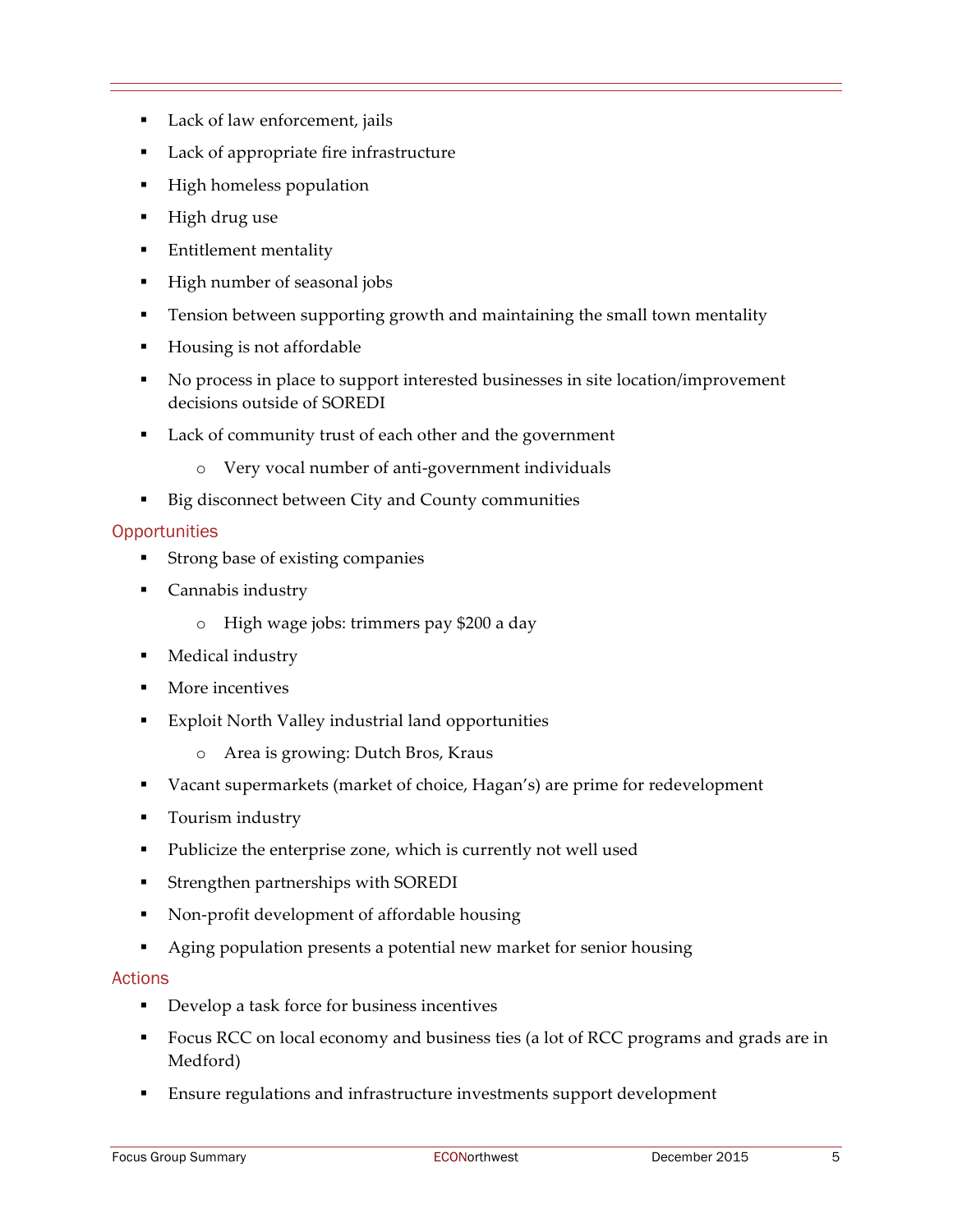- § Develop a countywide tourism campaign
- Promote the enterprise zone
- § Improve the north valley industrial park
	- o Sewer and wastewater missing
- **•** Improve the airport as a business attractor
- § Support businesses in the siting process
- The County and City should focus on positive messaging to counter the negative antigovernment people
- § Improve parks and camping
- § Revisit permitting charges and SDCs

#### **Ouestions**

§ Are there more opportunities for tourism?

# 3 Urban Land Use

#### **Strengths**

- People
- Partnerships with other entities (like RCC, SBDC)
- Urban renewal and redevelopment agency focus on improving the Spalding Industrial Park
- Great place to live
	- o Reflected in the diversity of businesses
- Opportunity for expansion via the industrial lands inventory in the City, relative to the entire Rogue Valley
- Location on I5 corridor and at the juncture of Red Woods highway
- § Grants Pass Parkway and other new development areas are poised for growth
- § City schools are growing
- § Federal funding is available, but match is difficult
- § Transit ridership is up 133% since 2009
	- o Re-designed to operate as a urban system (as opposed to a rural system)

- Lands are not shovel ready, making it expensive and difficult to compete
- Failing infrastructure systems near some industrial lands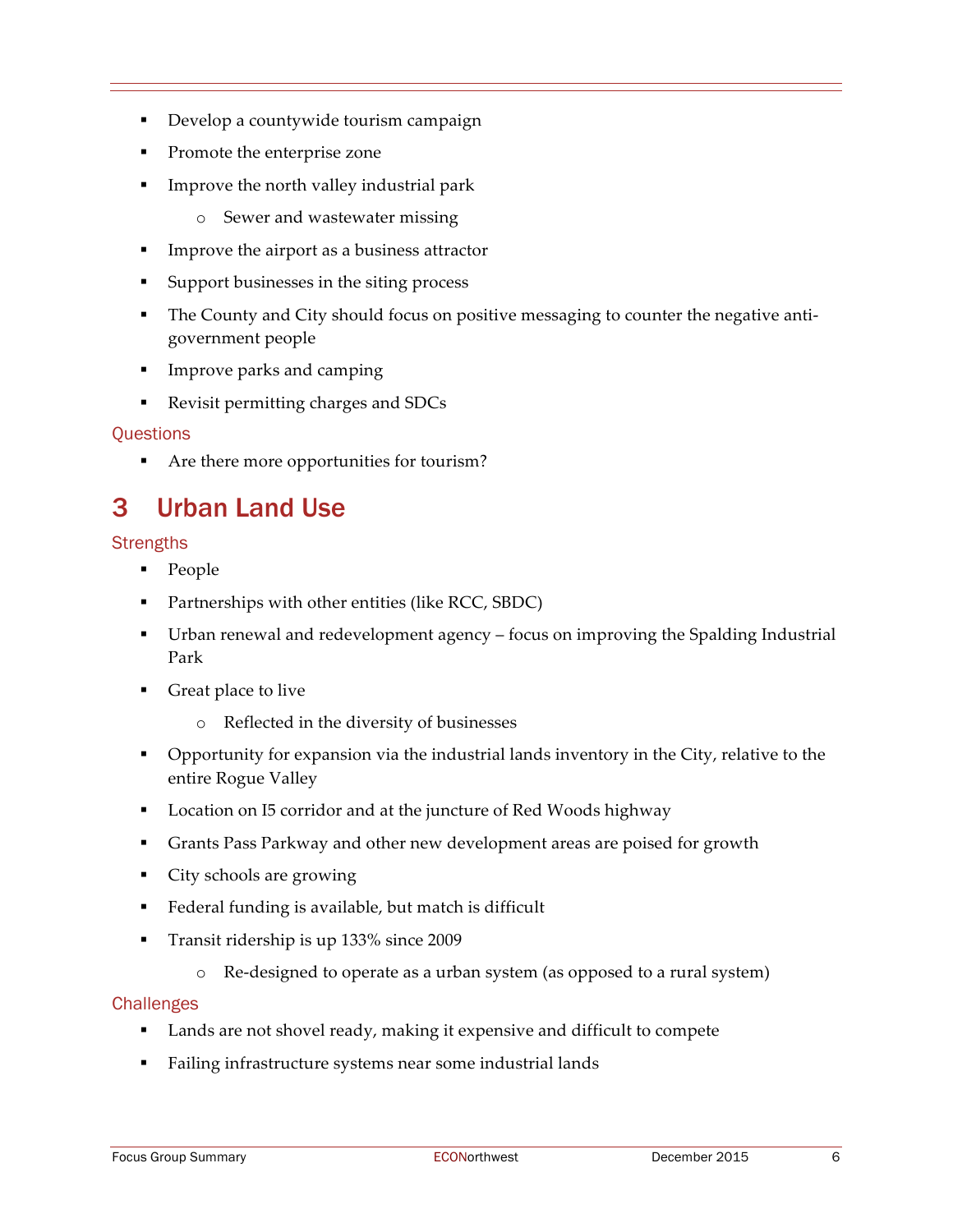- § Some commercial areas are not connected to major transit corridors (Parkway to Williams Highway to Red Wood Highway)
- County schools have less services and lower quality facilities than the city districts
- Public safety
	- o Anecdotal evidence that lowers business retention
	- o Asymmetric between City and County
	- o Creates a negative perception that may drive away residents and visitors
- Lack of trust of public officials
- Different appetite for taxes senior population is tax avoidant
- Federal infrastructure funding is available, but local match is difficult
- Illinois Valley transit access and infrastructure
- Availability of skilled labor, and labor that can pass a drug test
- Shortage of teachers
- Communication between local government and the community need to establish effective communication and engagement

#### **Opportunities**

- § Entrepreneurial spirit
- Potential to grow the small business culture, which would make the economy more resilient
- § Grants Pass is a gateway to the wine country presents an opportunity showcase local farms
- Potential in Illinois valley for expansion (but has a large access challenge due to distance from I-5 corridor and lack of fiber infrastructure)
- § RCC
	- o Good linkages between the community college and industries
- § Medical industry
- § Makers space

#### Actions

- Focus on continued partnership between the County and City
- Use lottery dollars for programs that will generate ongoing returns: e.g., business loans
- Focus on building trust follow through on an action and tell the story
- Test potential levies and ballots further
- Fund public safety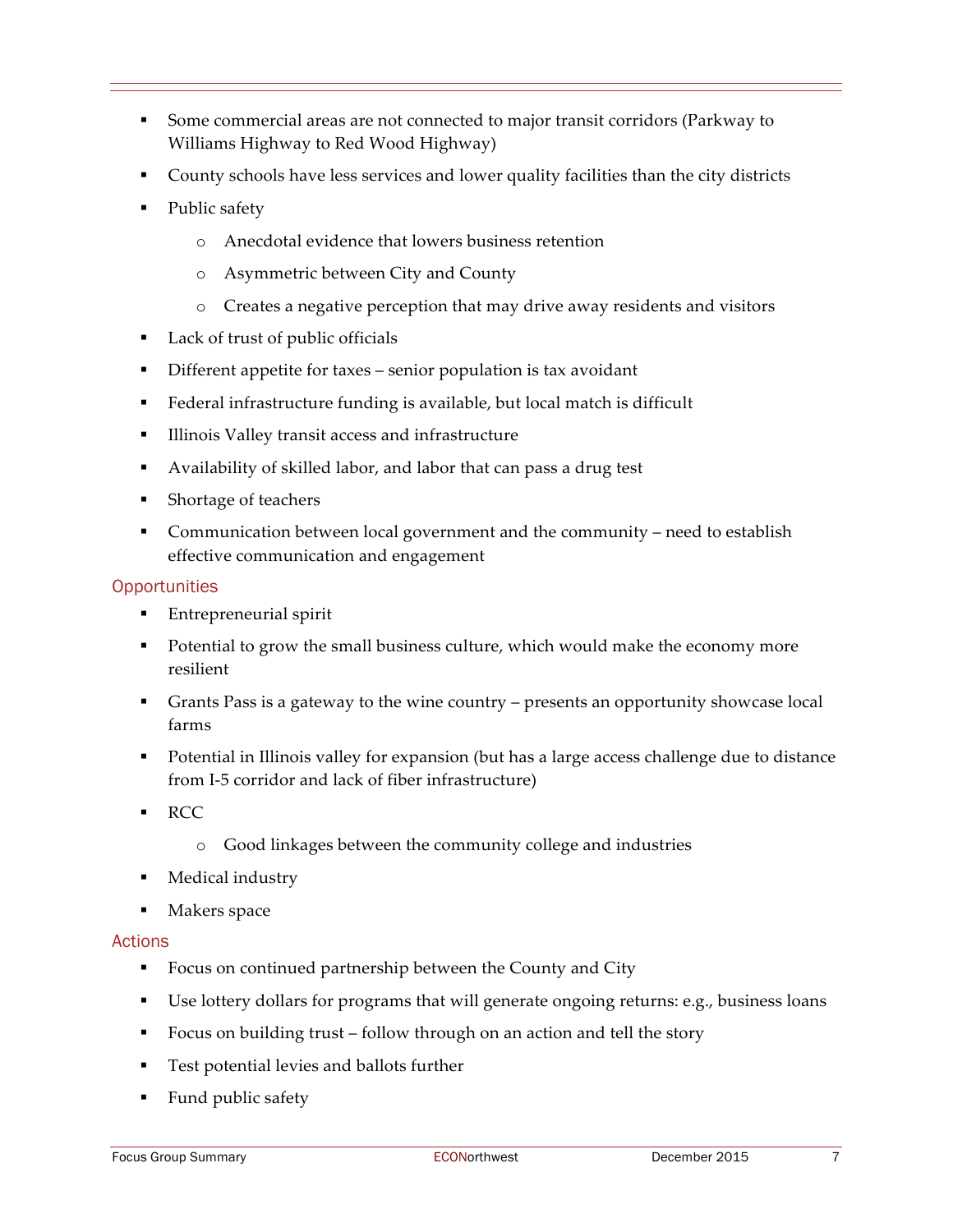§ Build a City-County consensus on how to regulate the marijuana industry

# 4 Workforce and Education

# **Strengths**

- **•** Strong community identity
- Strong workforce inter-organizational support
- Strong entrepreneurial environment
- Diverse economy
- Active downtown
- Presence of e-commerce, strong relative to other segments
- Tourism
- § Natural resource amenities and quality of life => population growth
- § Acceptable wage people here are willing to work for less, which is desirable for businesses
- § Strong K-12 and higher education school systems

- Recruiting medical professionals
- § Recruiting qualified employees
- High homeless population
	- o Increased presence downtown
	- o Increased homeless student population
- § Mental health care self-referrals have increased, particularly since the downturn
- § Lack of appropriate land use planning policies
- **Insufficient infrastructure** 
	- o Fiber, water treatment
- § Aging population
- Growing income disparity
- Not all people want to work
- § Retaining smart, young professionals (wage structures, social life)
- Absence of family wage jobs
- Lack of placemaking in downtown
- Public safety disparity (City/County) and poor public perception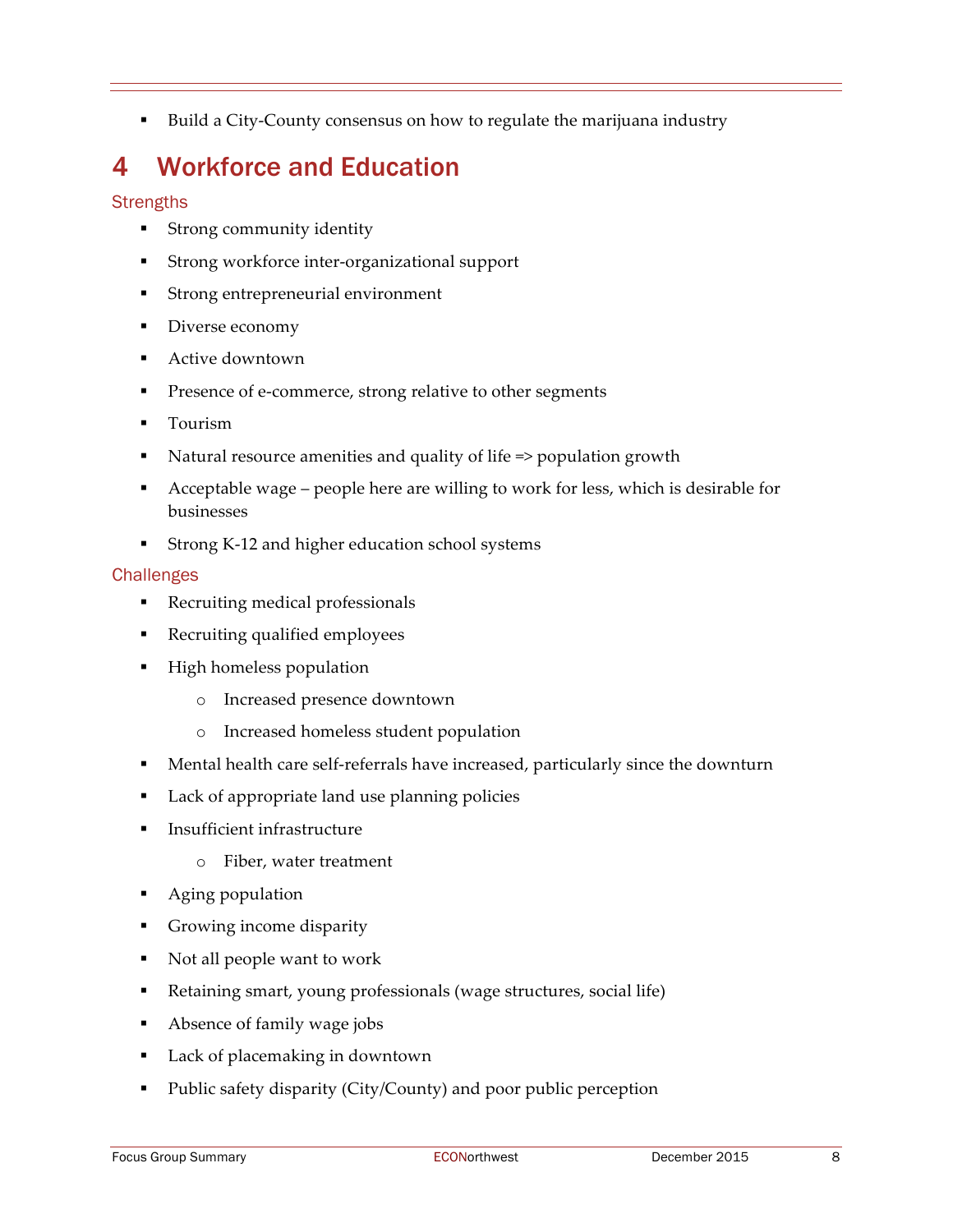**•** Commercial developable lands in the city

#### **Opportunities**

- § Wealth generating businesses traded sector
- Expanded tourism
- Labor bank (part timers)
- Housing in downtown
- **Industries** 
	- o Wine
	- o Food production -- CSA
	- o Outdoor recreation
	- o Fie in food production and recreation
- Cannabis business

#### Actions

- Develop cycling tourism
- Cross-promote complementary activities
- Tell success stories about how the City/County have supported entrepreneurship
- § Develop shovel ready industrial land that is priced at a market rate
- Relocate fair grounds
- Better utilize the Rogue Partnership
- Assist the RCC to increase recruitment
- § Focus on increasing spending by neighboring city residents in Grants Pass
	- o Market the downtown
- Be more development friendly
- § Produce a skills census

# 5 Tourism

# **Strengths**

- Best of Southern Oregon
	- o Wineries
	- o Art
	- o Cycling and outdoor activities
	- o Oregon Caves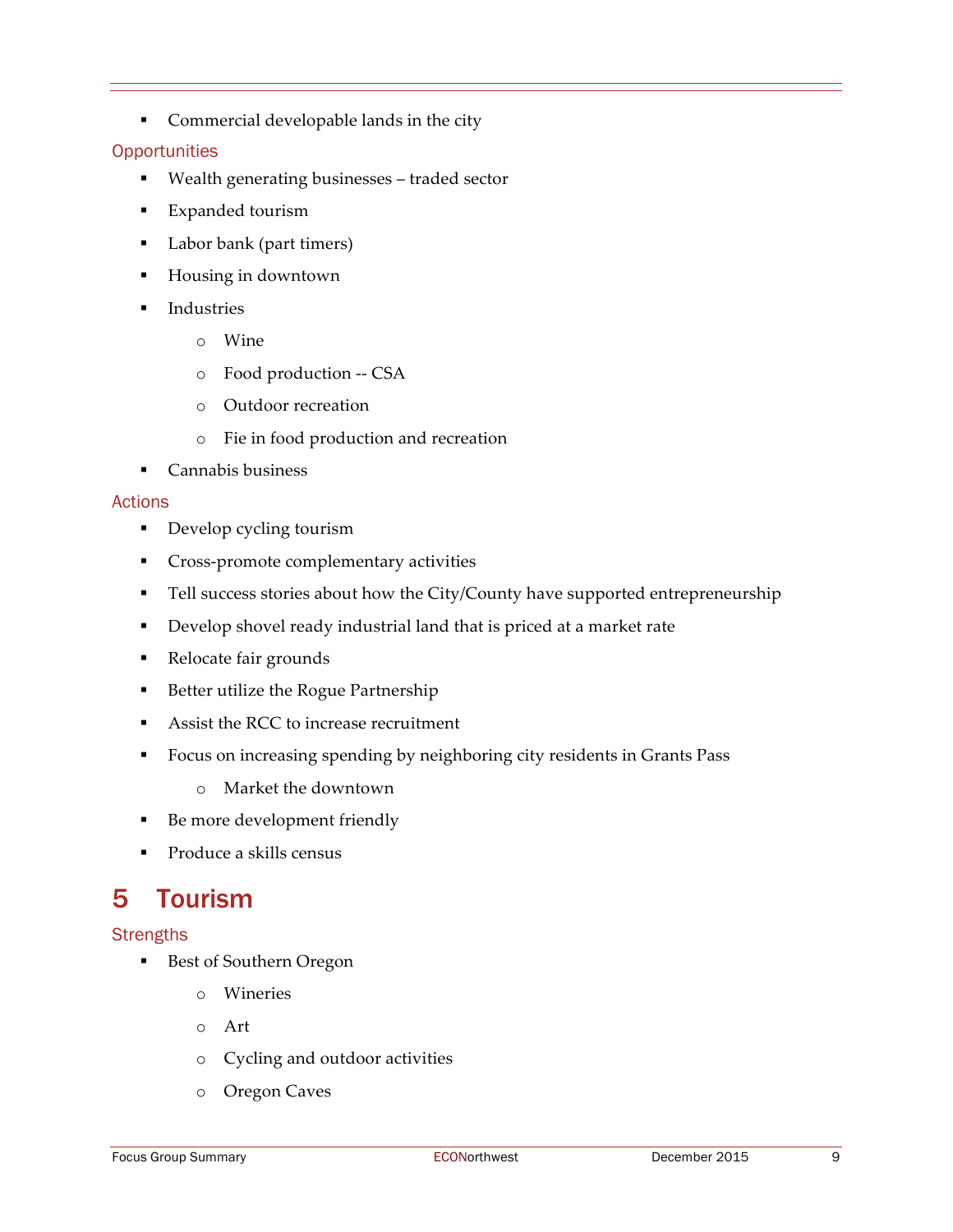- o River
- § Strategically located for other draws
	- o Crater Lake
	- o Oregon Coast
	- o Midpoint between Bay Area and PDX, PDX and Seattle
- § Historic downtown
- § Friendly people
- Low taxes
- § Free downtown parking
- A lot of parks along the river
- Thriving small business community
- § Strong SBDC

- Low taxes make it hard to provide services
	- o Lack of law enforcement
- § No adequate meeting facilities, like a convention center
- § High homeless population
- A large percentage of County land is owned by the BLM, which makes land management challenging
- Lack of adequate workforce
- Aging population
- Little gathering space in the downtown
- High SDCs
- § Infrastructure is limited and costly, prohibiting development
	- o Spalding
- § Confusing and frequently changing permitting and development process
- § Slow, bureaucratic process with little follow through
- Downtown feels unsafe
- § Parking
	- o Perception of no downtown parking
	- o Even if the study says no parking is needed, it may be useful to have a lot downtown for secure parking